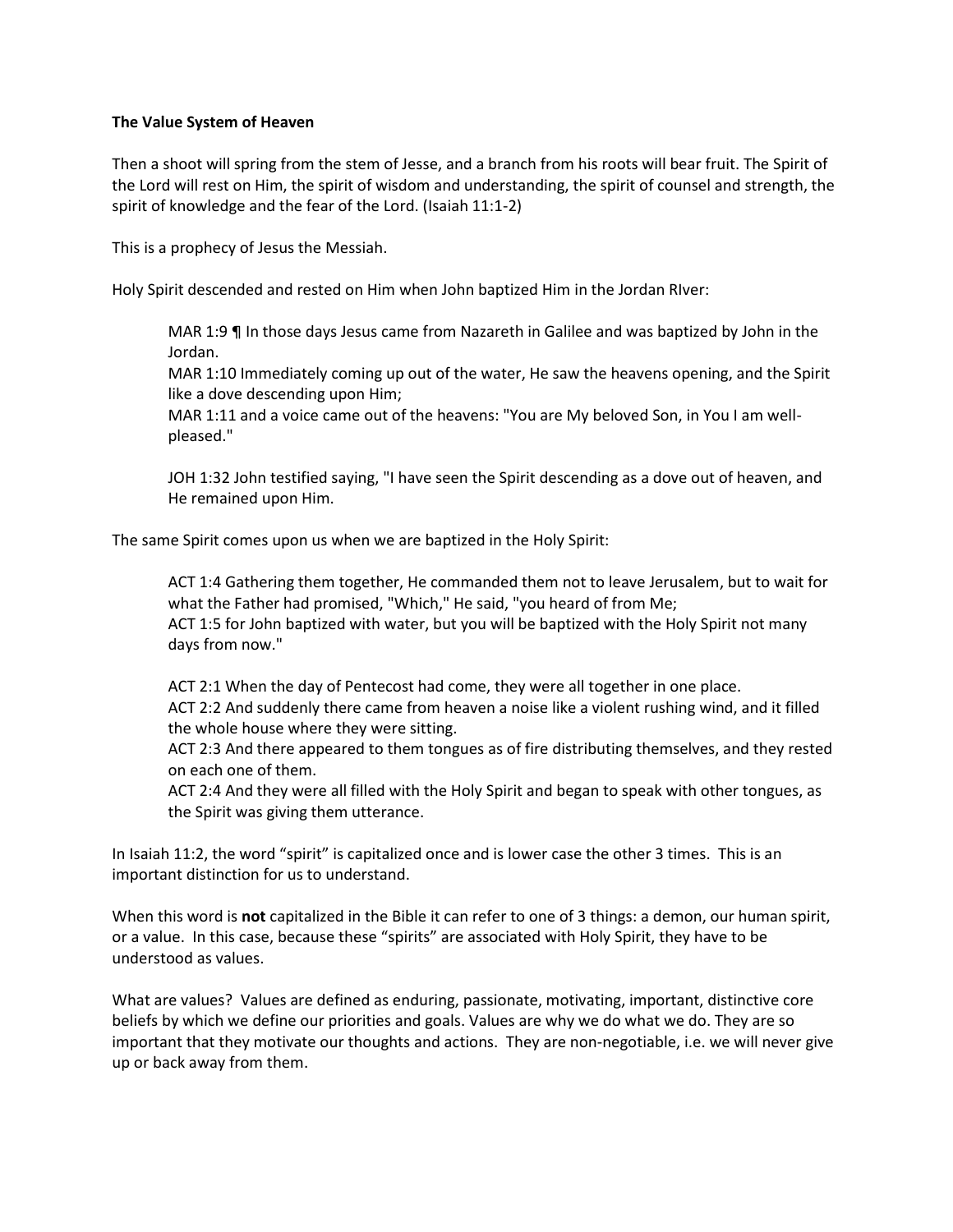The Holy Spirit of God carries the values of God which define the value system of heaven, and He imparts those values to us, just as He did for Jesus. These values are:

**Wisdom** = the ability to know what is the right thing to do in every situation, along with the skill to do it with excellence

**Understanding** = the ability to comprehend what God is saying; spiritual intelligence (i.e. the mind of Christ). Also the ability to discern the true source of information (God, human, or satan)

**Counsel** = the ability to receive and formulate plans or strategies which are designed to carry out the purposes of God

**Strength** = the power to carry out plans or strategies successfully, engaging in them from the posture that you are already victorious

**Knowledge** = the ability to personally engage in something or with someone, such that you receive new information through that experience. It is not intellectual knowledge but experiential knowledge. It's the transforming revelation that is imparted to us through personal encounters with God.

**Fear of the Lord** = a reverential awe we experience when we realize that the Creator of all things, the God of the universe, is actually speaking to us and desires real relationship with us. As Paul wrote, "work out your salvation with fear and trembling, for it is God who is at work in you, both to will and to work for His good pleasure." (Phil. 2:12-13) This reverential awe causes us to give tremendous weight and importance to everything He says.

How do these values operate in our lives?

Jesus said, "seek first His kingdom and His righteousness, and all these things will be added to you." (Matt. 6:33) One way we can fulfill this is by living out these heavenly values every day. To "seek" means to desire something so strongly that you consider it an absolute requirement, one that you cannot and will not live without.

- 1. Seeking His wisdom, know-how and skill whenever I need it
- 2. Seeking to understand more fully what He says to me in His word and through other means, while learning to reject all that is not from Him
- 3. Seeking to receive and formulate the plans and strategies He has for me to fulfill
- 4. Seeking to step out in faith to do my part confidently and in His strength, knowing He will do His part
- 5. Seeking to know Him more and more by prioritizing times of encounter with Him so I can be transformed in His presence
- 6. Seeking to give God's revelation and working in my life the highest priority, cooperating fully with Him so He can do all He desires in and through me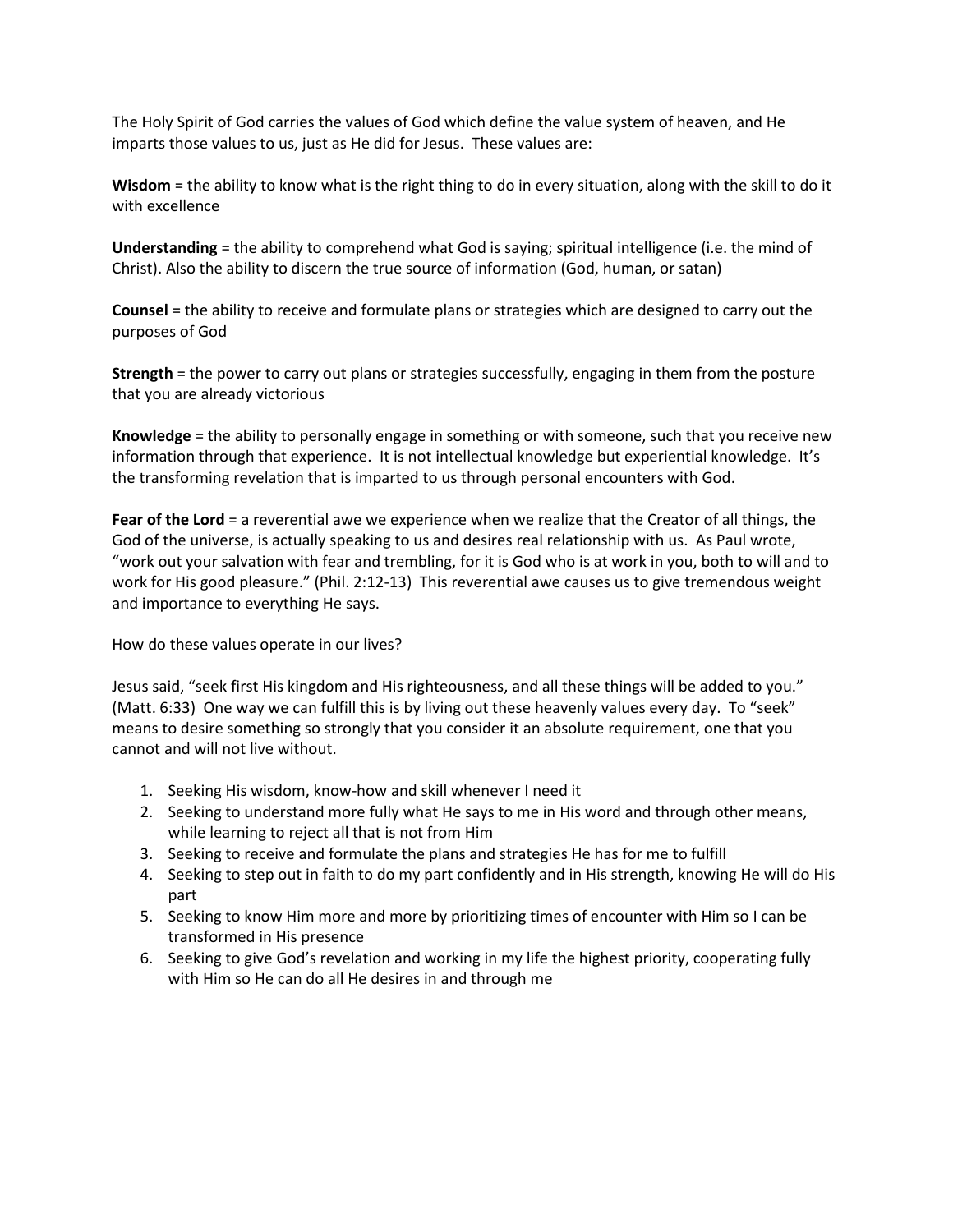## **Declarations/Prayers**

I love Your wisdom, Papa. You put me in the one place where I will always have it in abundance: In Christ Jesus, who became for me wisdom from You, and righteousness, sanctification and redemption (1 Cor. 1:30). Thank You for helping me become skilled at applying Your truth to my life, the situations I face, and for the benefit of others who need Your wisdom.

I will always seek Your wisdom, "For wisdom is better than jewels; and all desirable things cannot compare with her." (Proverbs 8:11)

Thank You Papa for giving me the mind of Christ so I can truly understand and know the things You have freely given to me in Him. And thank You for the ability to discern the source of whatever I'm hearing (You, human reasoning, or the enemy), so I can have total confidence when You speak to me. I greatly desire to understand more of the mysteries You have hidden for me, and I will relentlessly pursue this goal because "The unfolding of Your words gives light; it gives understanding to the simple." (Psalm 119:130)

Thank You for clear plans and strategies to expand Your Kingdom here on earth through my life. I declare that my vision and dreams will align with Your dream for me, and I expect that my destiny will always be too big for me to accomplish without You.

I will always need and seek Your specific direction and guidance, because "The counsel of the Lord stands forever, The plans of His heart from generation to generation." (Psalm 33:11) and "Many plans are in a man's heart, But the counsel of the Lord will stand." (Proverbs 19:21)

I am so grateful that You have given me all the strength I need to accomplish everything I am called to do in this life. I declare that I truly can do all things through Christ who strengthens me. Because I am one with You, Jesus, I know I am always working from Your place of victory over all things. I will always partner with You to see that everything You created me for is fulfilled and accomplished for Your glory, because I know that "those who wait for the Lord Will gain new strength; They will mount up with wings like eagles, They will run and not get tired, They will walk and not become weary." (Isaiah 40:31)

I love you, Papa. And I love that You love me so much that You want me to know You deeply and intimately. Thank You for Your eternal invitation to experience life transforming encounters in Your presence, where Your amazing revelation sets me free from everything in me that doesn't look like Jesus.

Knowing You in this way is my highest priority and greatest delight, and I will never cease from pursuing more of You because, as Jesus declared, "This is eternal life, that [I] may know You, the only true God, and Jesus Christ whom You have sent." (John 17:3)

I stand in awe of You, Papa God. I am overwhelmed with the truth that You, the all powerful, all knowing Creator of everything would consider me worthy to be Your child; that You would make me one with You so I can abide in You and You in me. Your words and revelation to me are more precious than anything here on earth, and Your amazing grace that empowers me to obey and fulfill them is a gift whose value is beyond comprehension.

I want to always feel the weight of Your glory on everything You say or show me, so that, by Your grace, I will demonstrate consistently that I am wholly surrendered to You.